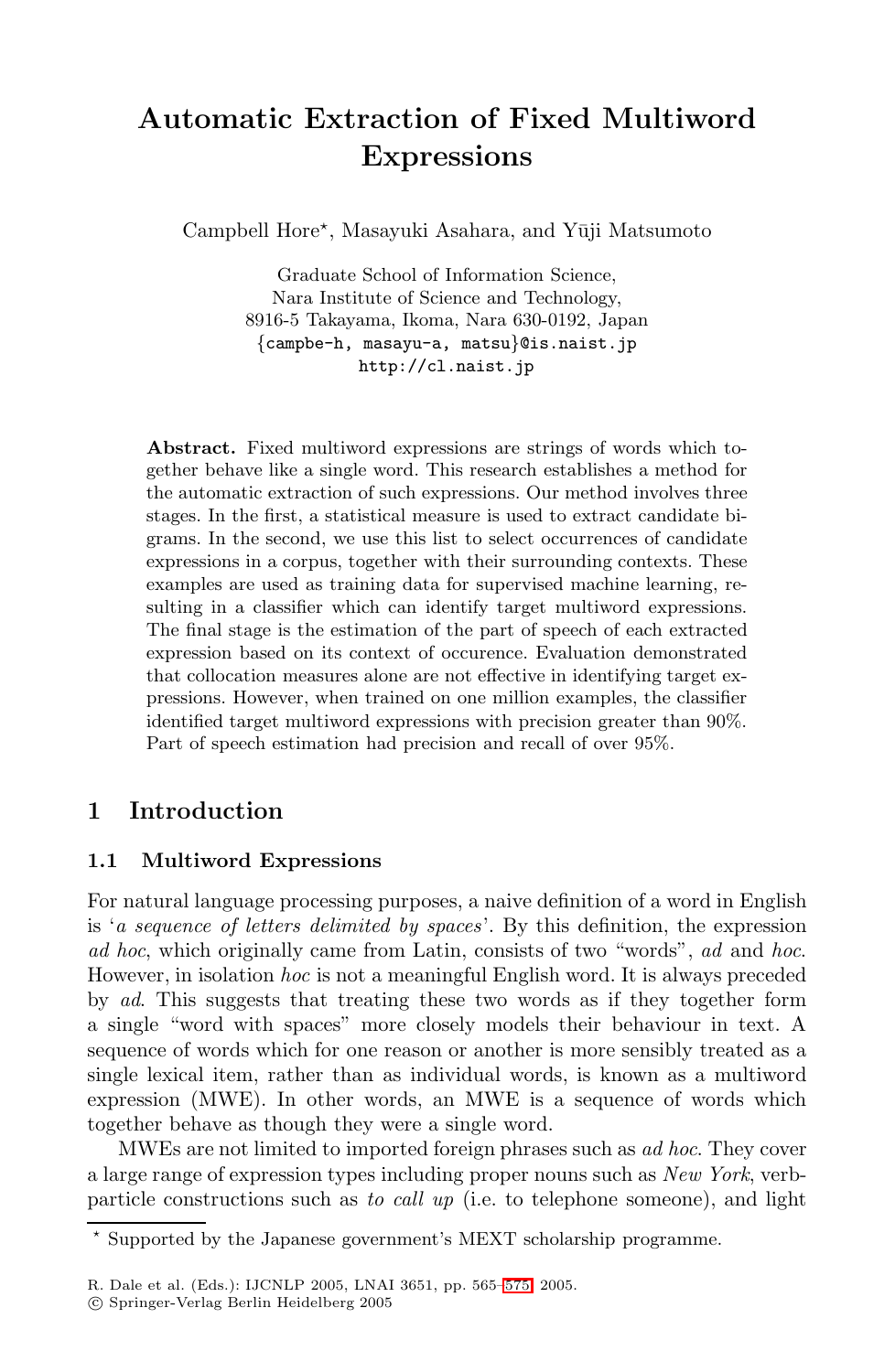verbs such as to make a mistake. The justification for treating such expressions as MWEs is that their linguistic properties are odd in some way as compared to "normal" expressions: either their part of speech or their meaning is unpredictable despite full knowledge about the parts of speech or meanings of their constituent words.

## **1.2 Fixed Multiword Expressions**

By fixed, we mean that this particular type of MWE consists of a contiguous sequence of words. Other MWE types can consist of discontinuous word sequences. For example, the verb-particle construction to call up takes an indirect object, the person who receives the telephone call. This person can appear after the verb-particle construction (e.g. "I called up Mohammad") but it can also appear in the middle of the verb-particle construction, (e.g. "I called Mohammad up"). In contrast, fixed MWEs consist of contiguous word sequences. For example, by and large cannot be modified by insertion of other words (e.g. \*"by and very large").

### **1.3 Multiword Expressions in Parsing**

The aim of our research is the development of a method for the automatic extraction and part of speech estimation of fixed MWEs. The ability to identify this type of MWE in texts is of potential use in a wide variety of natural language processing tasks because it should enable an improvement in the precision of sentence parsing. Sentence parsing is frequently the first step in more sophisticated language processing tasks, so an increase in parsing precision should improve results in a large number of natural language processing applications.

A parser generally takes a sentence as input, together with the parts of speech of the tokens<sup>[1](#page-1-0)</sup> in the sentence. The parser then attempts to estimate the most probable syntactic structure for the sentence. Some kinds of MWE have the potential to disrupt this process because the part of speech of the MWE as a whole, cannot be predicted on the basis of the parts of speech of its constituent words. For example, the part of speech sequence for the expression by and large is Preposition  $+$  Conjunction  $+$  Adjective, which is a sequence almost certainly unique to this expression. A parser which is not explicitly informed about by and large will therefore struggle to cope with this part of speech sequence, and may incorrectly try to group one or more parts of the expression with words in the surrounding context.

The solution to this problem of syntactically unpredictable MWEs is to add them to the dictionary used by the parser. When the parser comes across a sequence of words that matches an MWE in its dictionary, it can use the MWE's part of speech to parse the sentence treating the MWE as a single lexical item.

<span id="page-1-0"></span><sup>&</sup>lt;sup>1</sup> We use the term *tokens* here rather than *words* because texts actually contain many space delimited character strings which are not normally thought of as words, such as numbers and punctuation. In addition, some purely alphabetic character strings are not words in their own right, as is the case for hoc, mentioned above.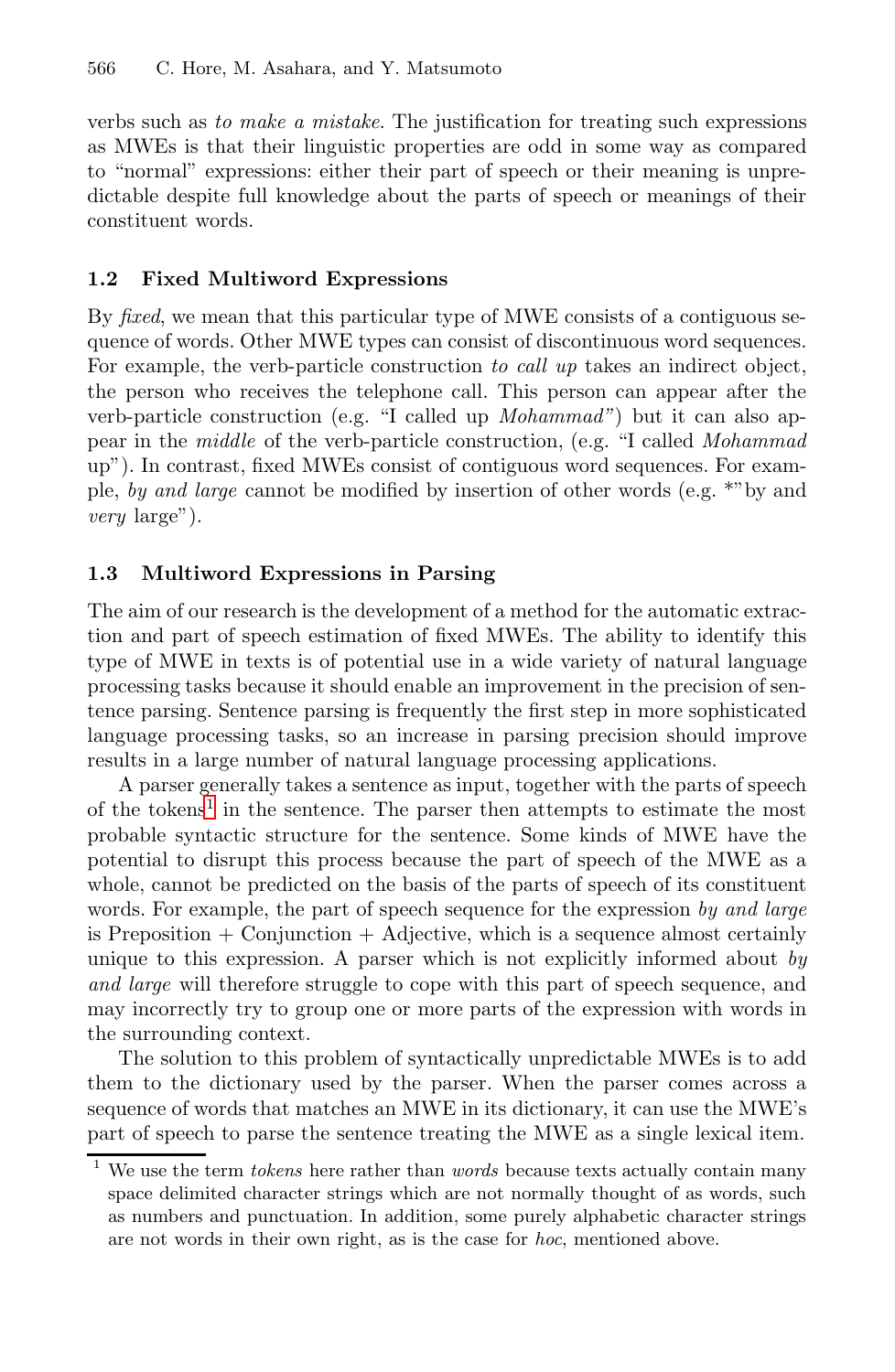In reality, some sequences of words are an MWE only in specific contexts. For example, *in the main* is an MWE when it means "overall" or "mostly" as seen in the sentence "In the main, the biggest improvements have been in child health". In contrast, in a sentence such as "Village hotels ought to be in the main square, not at the outskirts of a village" the word sequence in the main is not an MWE, and can therefore be treated normally by the parser as separate words.

#### **1.4 Target Problems**

We approach the task of extracting fixed MWEs by decomposing it into three sub-problems, as illustrated in Fig. [1.](#page-2-0) The first (§3.1, described in Section 3.1) is simple collocation extraction. We use a standard collocation measure to extract as many candidate bigram MWEs from the corpus as possible.



<span id="page-2-0"></span>**Fig. 1.** Flowchart of processing

The second problem (§3.2) is refinement of the list of candidate MWEs. Many of the candidates are not target multiword expressions. Distinguishing between word sequences that are MWEs, and those that never are, represents one sub-task. Hereafter, we refer to word sequences which are never MWEs as non-MWEs. Some word sequences have dual identities. In one context a word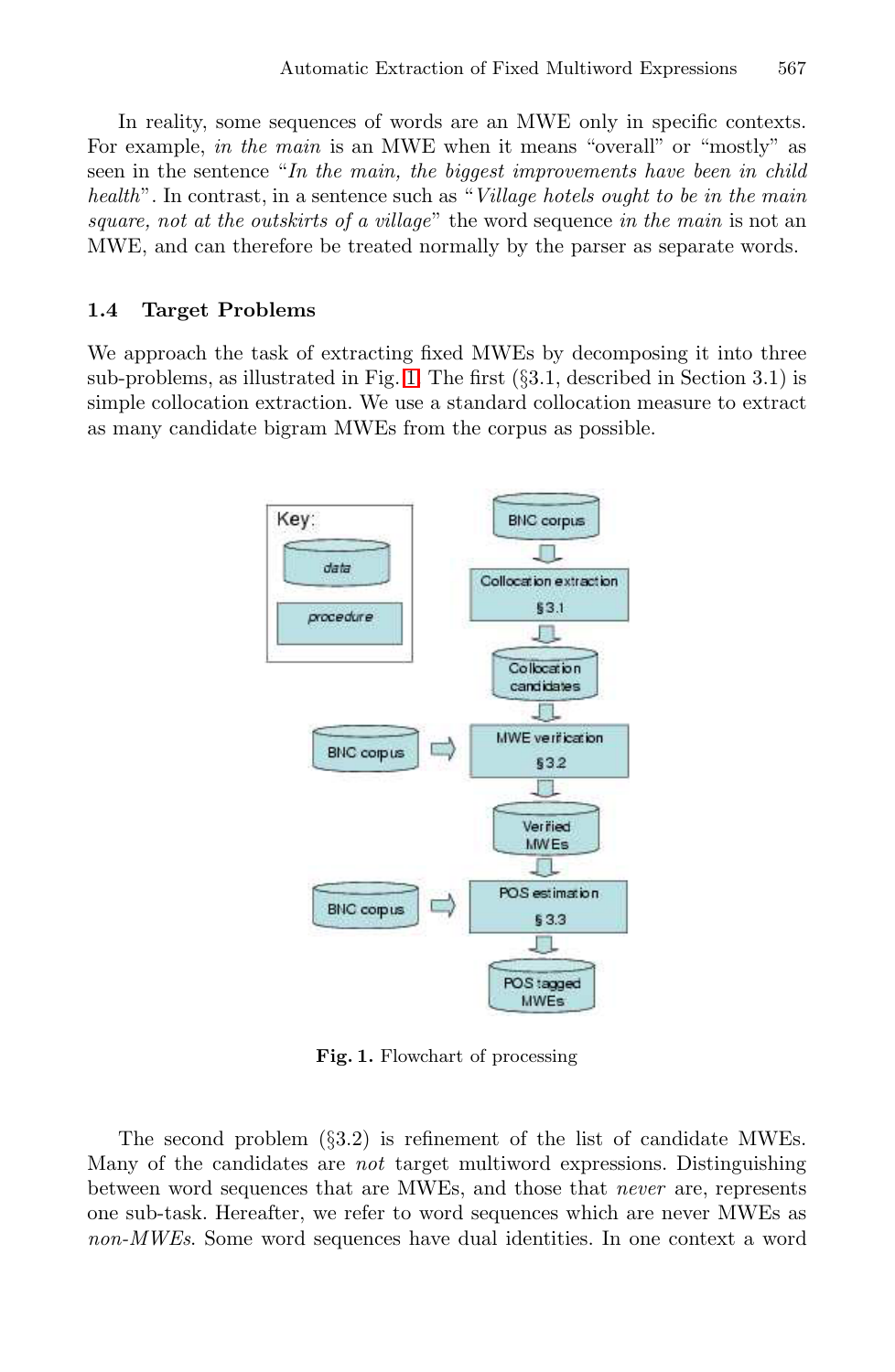sequence may be an MWE, but in another, it may be just a normal, literal word sequence. For example, a child forced to help wash the family car, and acting petulantly, might be scolded "Don't kick the bucket!". In this case kick the bucket is a normal, compositional phrase; its meaning can be understood based on the literal meaning of its constituent words. When kick the bucket is used as a euphemism for "to die" however, its meaning is non-compositional, and thus in this context it is an MWE. In this paper we refer to occurrences of literal word sequences which have the appearance of being an MWE as pseudo-MWEs. We deal with these two sub-tasks simultaneously, using supervised machine learning.

The third problem we tackle (§3.3) is estimation of the part of speech of MWEs. This problem is also solved using supervised machine learning. In this research we limit ourselves to MWEs containing only two words (i.e. bigrams). In the future, we plan to generalize the method so that it works with MWEs of arbitrary length.

## **2 Related Work**

Collocation extraction has been covered extensively in the literature. One of the earliest attempts to automatically extract collocations from a corpus was undertaken by Church and Hanks [\[1\]](#page-10-1). The statistical measure they used to identify collocations was based on mutual information. Smadja [\[2\]](#page-10-2) developed a tool called Xtract for the extraction of collocations. His definition of a collocation differed slightly from that of Church and Hanks because he claimed expressions such as *doctors and nurses* are not real collocations, just words related by virtue of their shared domain or semantics. Thanopoulos, Fakotakis and Kokkinakis in [\[3\]](#page-10-3) reviewed the statistical measures most frequently used for collocation extraction, and evaluated them by comparing their performance with that of two new measures of their own. Their first novel measure, Mutual Dependency (MD) is pointwise mutual information minus self-information. The second measure attempts to introduce a slight frequency bias by combining the t-score with mutual dependency. Although frequency alone is not sufficient evidence of collocational status, they argue that candidate collocations that have a high frequency are more likely to be valid than those that are very rare.

While collocations have received attention over a number of years, MWEs have only relatively recently emerged as a research topic within natural language processing. In consequence, there are relatively few articles specifically about MWEs. Sag et al. in [\[4\]](#page-10-4) gave a linguistic categorisation of the different types of MWE, and described ways of representing them efficiently within a computational framework[2](#page-3-0). Although MWEs as a whole have yet to receive widespread investigation, attention has been paid to specific types of MWE. For example, verb-particle constructions have been the subject of several studies (see for example  $[5]$  and  $[6]$ ).

<span id="page-3-0"></span><sup>2</sup> Head-driven Phrase Structure Grammar (HPSG).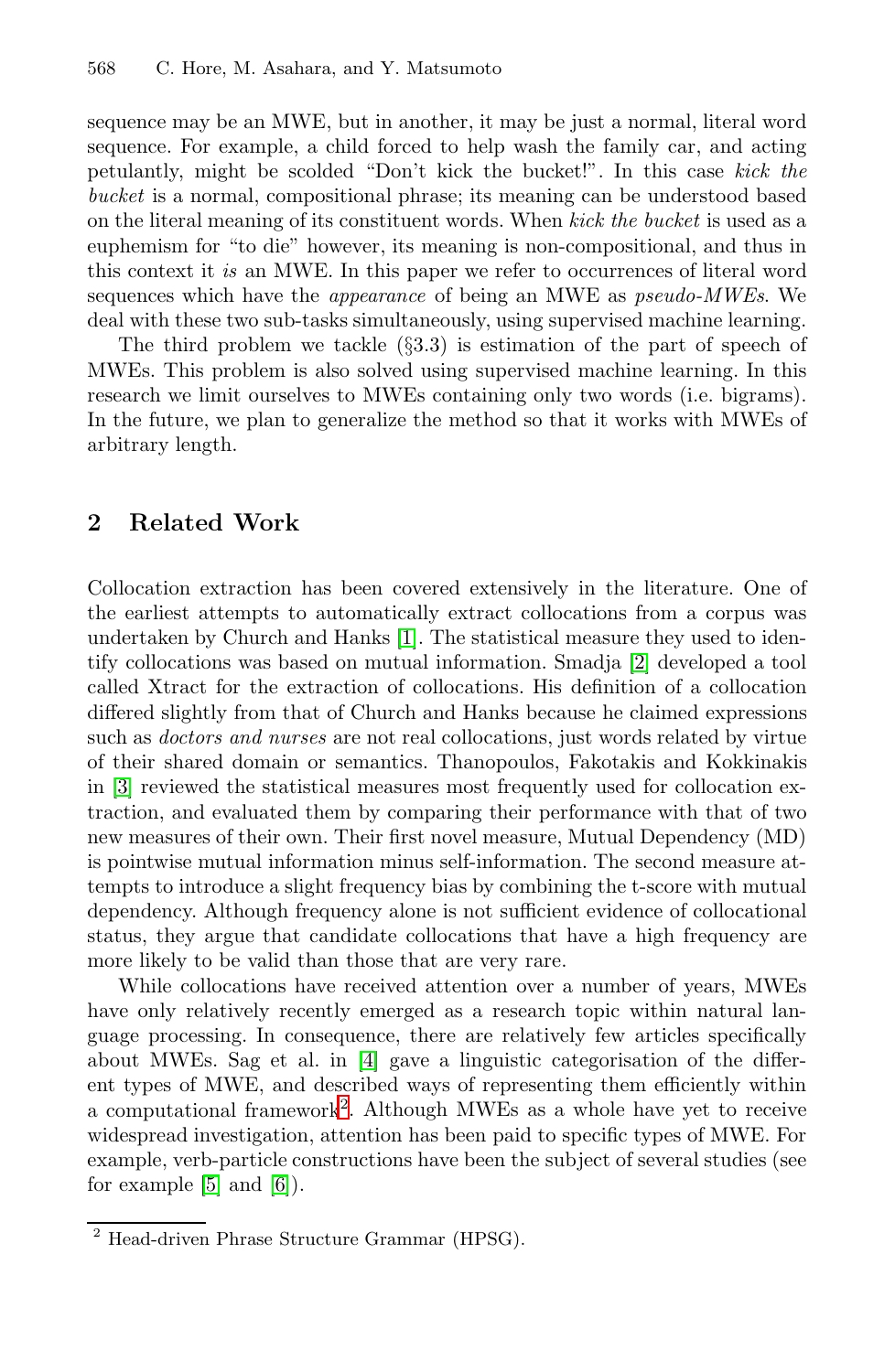## **3 Method**

In order to extract information about fixed MWEs from a corpus, we use a three stage process. In the first stage we identify a list of candidate MWEs based on the statistical behaviour of the tokens in the corpus. Two words whose probability of appearing together is greater than that which would be expected based on their individual frequencies, are considered to constitute a potential MWE and are extracted for later processing. In other words, stage one is collocation extraction.

In the second stage, we use this list of candidate MWEs as the basis for extracting from the corpus examples of candidates together with their contexts. These examples are then used as training data for supervised machine learning resulting in a classifier capable of distinguishing between, on the one hand, true MWEs, and on the other, non-MWEs and pseudo-MWEs.

In the final stage we use supervised machine learning to train a classifier to perform MWE part of speech assignment. By examining the context surrounding an MWE, it is possible for the classifier to determine the most likely part of speech for the MWE in that context.

## **3.1 Collocation Extraction**

Collocation extraction was performed using one of the statistical measures dis-cussed in [\[3\]](#page-10-3). The measures we experimented with were: frequency,  $\chi$ -square [\[7\]](#page-10-7), log-likelihood ratio [\[8\]](#page-10-8), t-score [\[7\]](#page-10-7), mutual information (MI) [\[1\]](#page-10-1), mutual dependency (MD – mutual information minus self-information) [\[3\]](#page-10-3), and log-frequency biased mutual dependency (LFMD – a combination of the t-score and mutual dependency) [\[3\]](#page-10-3). The equations of these measures are shown in Fig. [2.](#page-5-0)

We compared the resulting ranked lists of bigrams with a list of target MWEs extracted from the British National Corpus  $(BNC)^3$  $(BNC)^3$ . The target list was produced by starting with a list of all MWEs tagged as such in the BNC, and removing MWEs with a frequency of less than five, and MWEs with a part of speech of noun, or adjective. This reduction was performed for two reasons. Firstly, many MWE instances in the BNC can be considered noise in that they contain spelling variants, and features of spoken language. Secondly, a collocation consisting entirely of a combination of one or more nouns and adjectives is almost certainly a noun phrase, or part of a noun phrase. Noun phrases tend to be easily identifiable as such by parsers, and so are not relevant to our research aim. By removing the above MWEs we were able to reduce computational costs at later stages of processing.

## **3.2 Verification**

Verification was performed with the aim of extracting a much higher quality list of candidate MWEs from the list of candidate MWEs produced in the collocation stage.

<span id="page-4-0"></span> $^3$ http://www.natcorp.ox.ac.uk/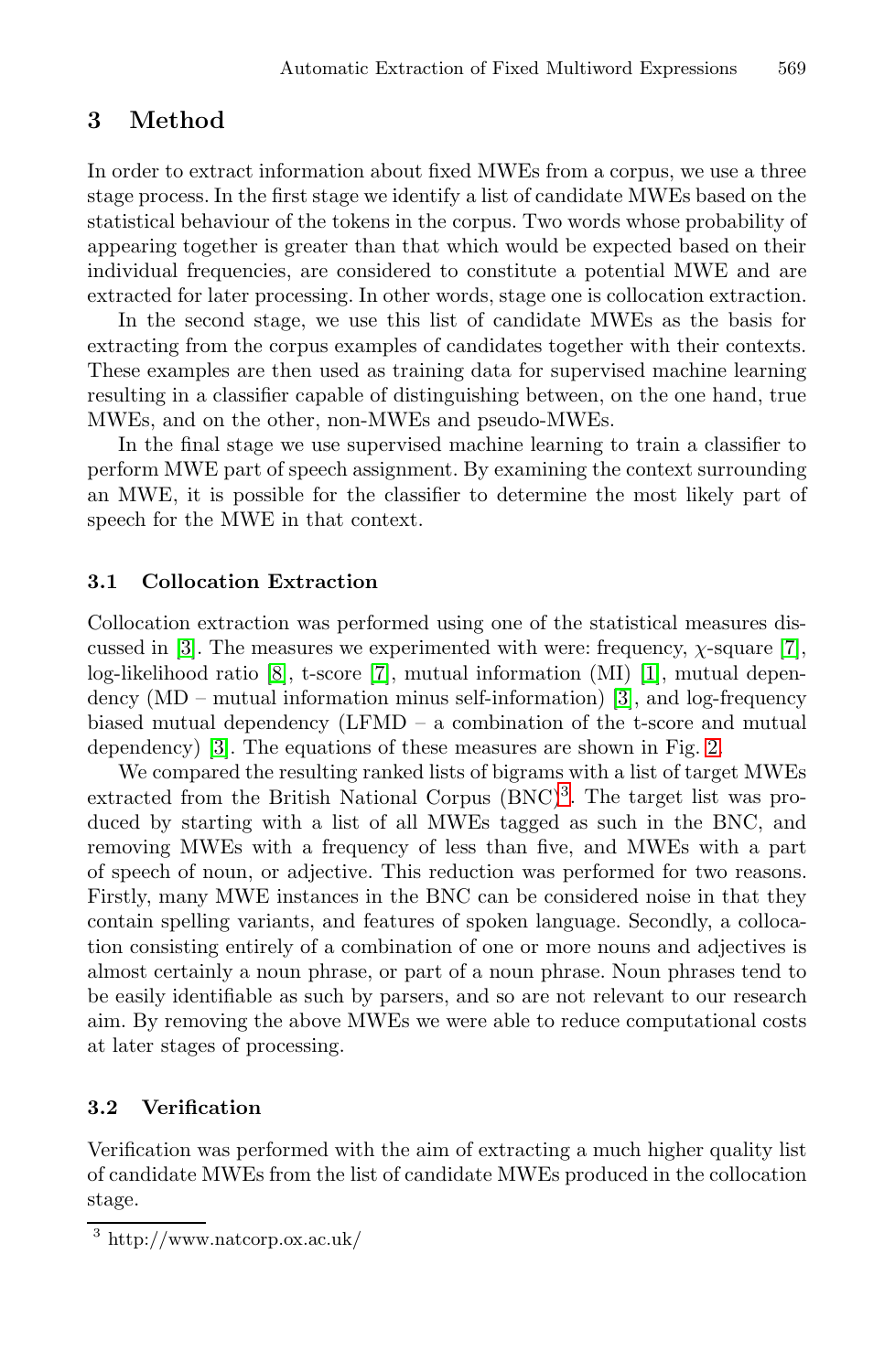#### **t-score**

$$
t = \frac{\overline{x} - \mu}{\sqrt{\frac{s^2}{N}}}
$$

Where  $\bar{x}$  is the sample mean,  $s^2$  is the sample variance, N is the sample size and  $\mu$  is the distribution's mean.

#### χ**-square**

$$
\chi^2 = \frac{(f_{w_1w_2} - f_{w_1}f_{w_2})^2}{f_{w_1}f_{w_2}} + \frac{(f_{w_1\overline{w_2}} - f_{w_1}f_{\overline{w_2}})^2}{f_{w_1}f_{\overline{w_2}}} + \frac{(f_{\overline{w_1}w_2} - f_{\overline{w_1}}f_{w_2})^2}{f_{\overline{w_1}}f_{w_2}} + \frac{(f_{\overline{w_1}w_2} - f_{\overline{w_1}}f_{\overline{w_2}})^2}{f_{\overline{w_1}}f_{\overline{w_2}}}
$$

Where f is the frequency of an event,  $w_1w_2$  is the sequence of events (in this case words)  $w_1$  then  $w_2$ , and  $\overline{w_1}$  is the negation of the event  $w_1$ .

#### **log-likelihood ratio**

$$
-2\log\lambda = 2 \cdot \log \frac{L(H_1)}{L(H_0)}
$$

Where  $L(H)$  is the likelihood of hypothesis H assuming a binomial distribution.

#### **pointwise mutual information (PMI)**

$$
I(w_1, w_2) = log_2 \frac{P(w_1 w_2)}{P(w_1) \cdot P(w_2)}
$$

Where  $P(w)$  is the probability of a given word.

**mutual dependency (MD)**

$$
D(w_1, w_2) = log_2 \frac{P^2(w_1w_2)}{P(w_1) \cdot P(w_2)}
$$

Where  $P(w)$  is the probability of a given word.

## **log-frequency biased mutual dependency (LFMD)**

$$
D_{LF}(w_1, w_2) = D(w_1, w_2) + log_2 P(w_1 w_2)
$$

Where  $P(w)$  is the probability of a given word.

#### <span id="page-5-0"></span>**Fig. 2.** Collocation measures

**Features.** In order to train a classifier, a decision must be made about which features to include in the training data. We decided to use the tokens and their parts of speech from a context window of three tokens to the left and three tokens to the right of each candidate MWE. We also used the tokens in the candidate MWE itself and their parts of speech. The cutoff value of three is somewhat arbitrary, but most lexical dependencies can be assumed to be relatively local, so we can assume that it is large enough to capture the most useful information available from the context.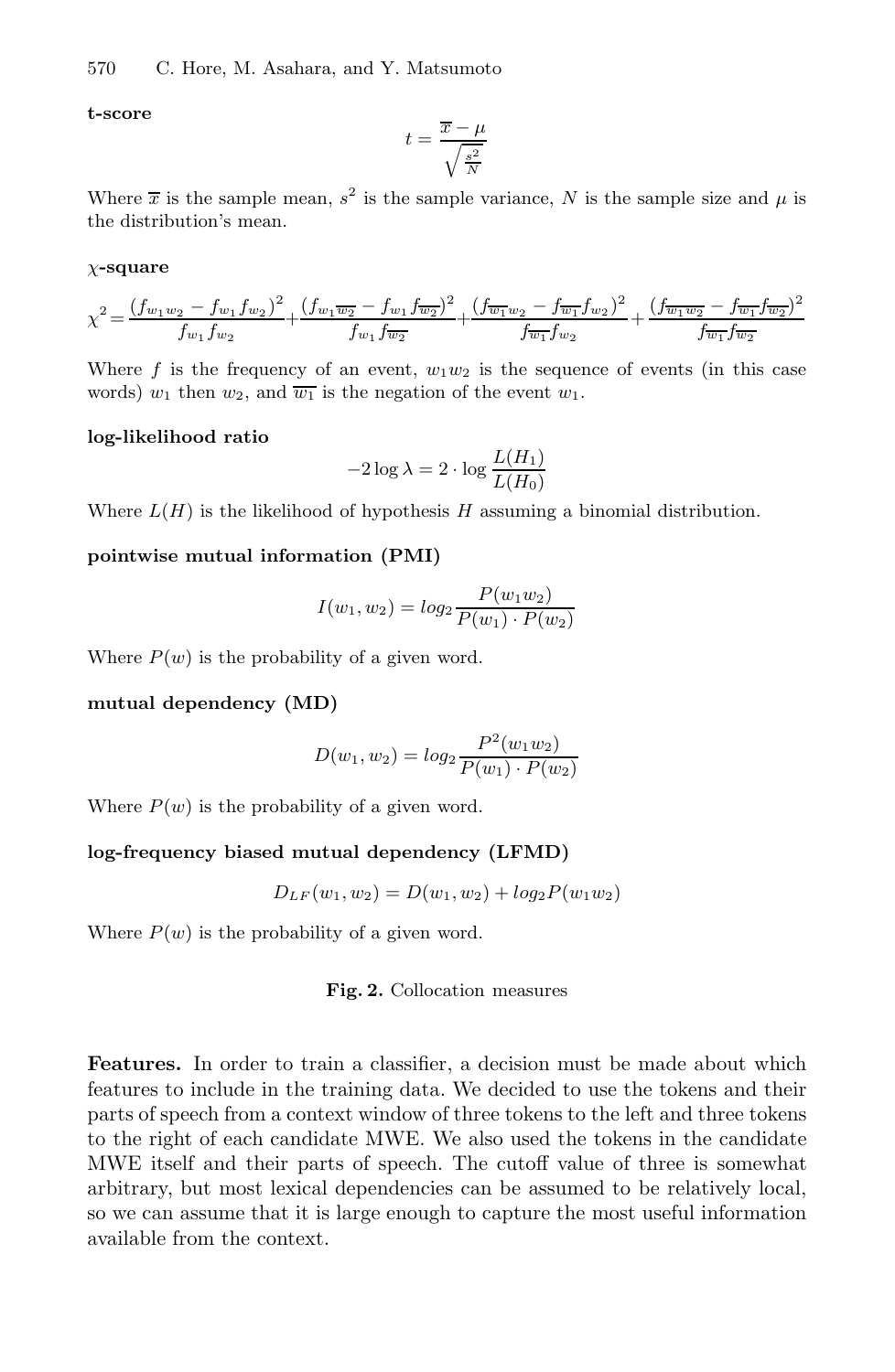Contexts were not allowed to cross sentence boundaries. In cases where the available context surrounding a candidate MWE was shorter than the three token window, we inserted the appropriate number of dummy tokens and dummy parts of speech to fill up the deficit: "BOS" (Beginning Of Sentence) tokens in the left context, and "EOS" (End Of Sentence) tokens in the right context.

Part of Speech Tagging. The part of speech information was provided by tagging the corpus using the part of speech tagger  $TnT<sup>4</sup>$  $TnT<sup>4</sup>$  $TnT<sup>4</sup>$ . The BNC is a part of speech tagged corpus, but retagging was necessary because although each MWE in the BNC is tagged with a part of speech, its constituent tokens are not. The tokens which make up each MWE must therefore be tagged with individual parts of speech. It might be argued that combining the original BNC tagging with the TnT tagging of the words in the MWEs would have produced more accurate training data, but in a real world application, the part of speech information in the classifier's input data will be produced entirely using a tagger such as TnT. By using the same part of speech tagger at both the training, and application stages, any systematic tagging mistakes will hopefully (at least in part) be learnt and compensated for by the classifier. The tagger was trained on a subset of BNC files containing just under 5.5 million tokens. It was then tested on a different set of files, containing approximately 5.3 million tokens. The tagger's precision when tested on this data was 94.7%.

**Training.** The corpus used for training the classifier was a sub-corpus of the BNC containing approximately ninety million tokens covering all domains in the corpus. Examples used for training were the occurrences in the training corpus of the top 10,000 bigrams identified using the t-score and LFMD collocation measures. Most of the bigrams in the corpus were negative examples, either non-MWEs, or pseudo-MWEs.

We used TinySVM<sup>[5](#page-6-1)</sup> to create a binary classifier. Training was performed (using the software's default settings) on the training corpus. Several training runs were performed using different amounts of data in order to investigate the relationship between volume of training data and the resulting model's performance.

**Testing.** Another sub-corpus of the BNC, independent of that used in training, was used for testing the classifier. This testing corpus contained approximately six million tokens and included texts from each domain in the corpus.

## **3.3 Part of Speech Estimation of Multiword Expressions**

We treated the estimation of the part of speech of a given MWE as a classification task using the same approach as we used for the classification of true and false MWEs. We trained a separate classifier for each target part of speech. A positive

 $\frac{4 \text{ http://www.coli.uni-sb.de/~thorsten/tnt/~}}{4 \text{http://www.coli.uni-sb.de/~thorsten/tnt/~}}$ 

<span id="page-6-1"></span><span id="page-6-0"></span> $^5$ http://chasen.org/~taku/software/TinySVM/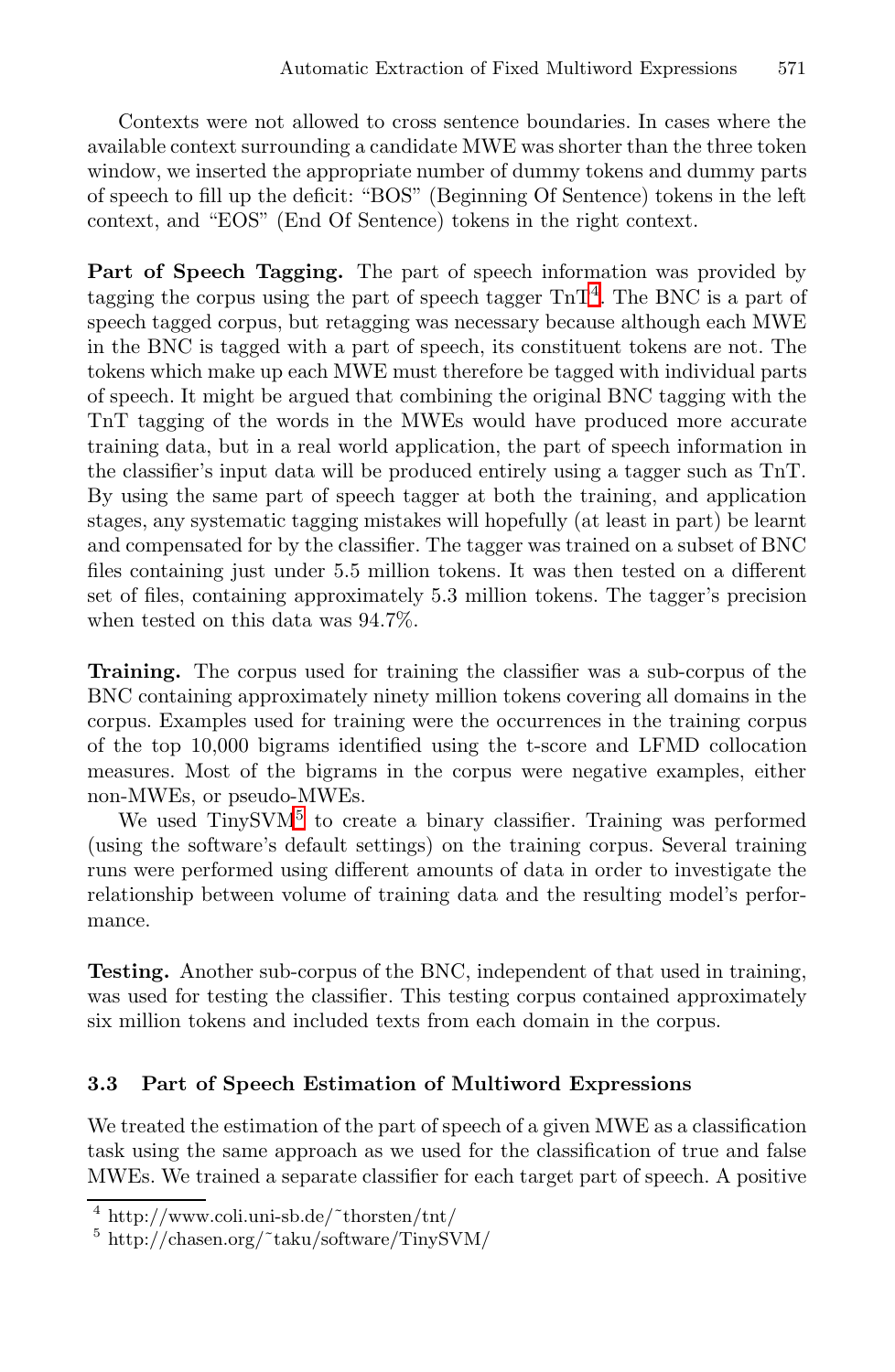training example was an occurrence of an MWE with the target part of speech. A negative example was an occurrence of any MWE with a non-target part of speech. The features used were the token and part of speech of three tokens to the left and to the right of the target MWE, as well as the tokens and parts of speech of the words in the MWE itself. The training and testing corpora were the same as used at the verification stage described above (Section 3.2). This was acceptable because the two tasks are independent of each other.

We chose the target parts of speech (adverbs, prepositions and conjunctions) because these relatively closed class, high frequency types are expected to be most useful in applications like parsing. We also experimented with an open class type (nouns) for comparison. Verbs could not be tested because there were insufficient numbers of them in the testing corpus. There are few fixed MWE verbs, so a scarcity of data was not surprising.

## **4 Results and Discussion**

## **4.1 Collocation Extraction**

Results for collocation extraction (Table [1\)](#page-7-0) show that standard collocation measures perform poorly in the task of extracting the target MWEs. Even when

|            |        |       |       | Measure Cutoff Precision Recall F-measure |
|------------|--------|-------|-------|-------------------------------------------|
| freq       | 10,000 | 0.009 | 0.251 | 0.017                                     |
|            | 1,000  | 0.032 | 0.091 | 0.047                                     |
|            | 100    | 0.010 | 0.003 | 0.004                                     |
| $t$ -score | 10,000 | 0.009 | 0.257 | 0.017                                     |
|            | 1,000  | 0.037 | 0.106 | 0.055                                     |
|            | 100    | 0.030 | 0.009 | 0.013                                     |
| $\chi^2$   | 10,000 | 0.006 | 0.169 | 0.011                                     |
|            | 1,000  | 0.013 | 0.037 | 0.019                                     |
|            | 100    | 0.020 | 0.006 | 0.009                                     |
| log-like   | 10,000 | 0.004 | 0.117 | 0.008                                     |
|            | 1,000  | 0.008 | 0.023 | 0.012                                     |
|            | 100    | 0.000 | 0.000 | 0.000                                     |
| МI         | 10,000 | 0.003 | 0.083 | 0.006                                     |
|            | 1,000  | 0.002 | 0.006 | 0.003                                     |
|            | 100    | 0.000 | 0.000 | 0.000                                     |
| MD         | 10,000 | 0.003 | 0.091 | 0.006                                     |
|            | 1,000  | 0.003 | 0.009 | 0.004                                     |
|            | 100    | 0.000 | 0.000 | 0.000                                     |
| LFMD       | 10,000 | 0.008 | 0.229 | 0.015                                     |
|            | 1,000  | 0.017 | 0.049 | 0.025                                     |
|            | 100    | 0.080 | 0.023 | 0.036                                     |

<span id="page-7-0"></span>**Table 1.** Precision and recall for top 100, 1,000 and 10,000 candidate multiword expressions extracted using different collocation measures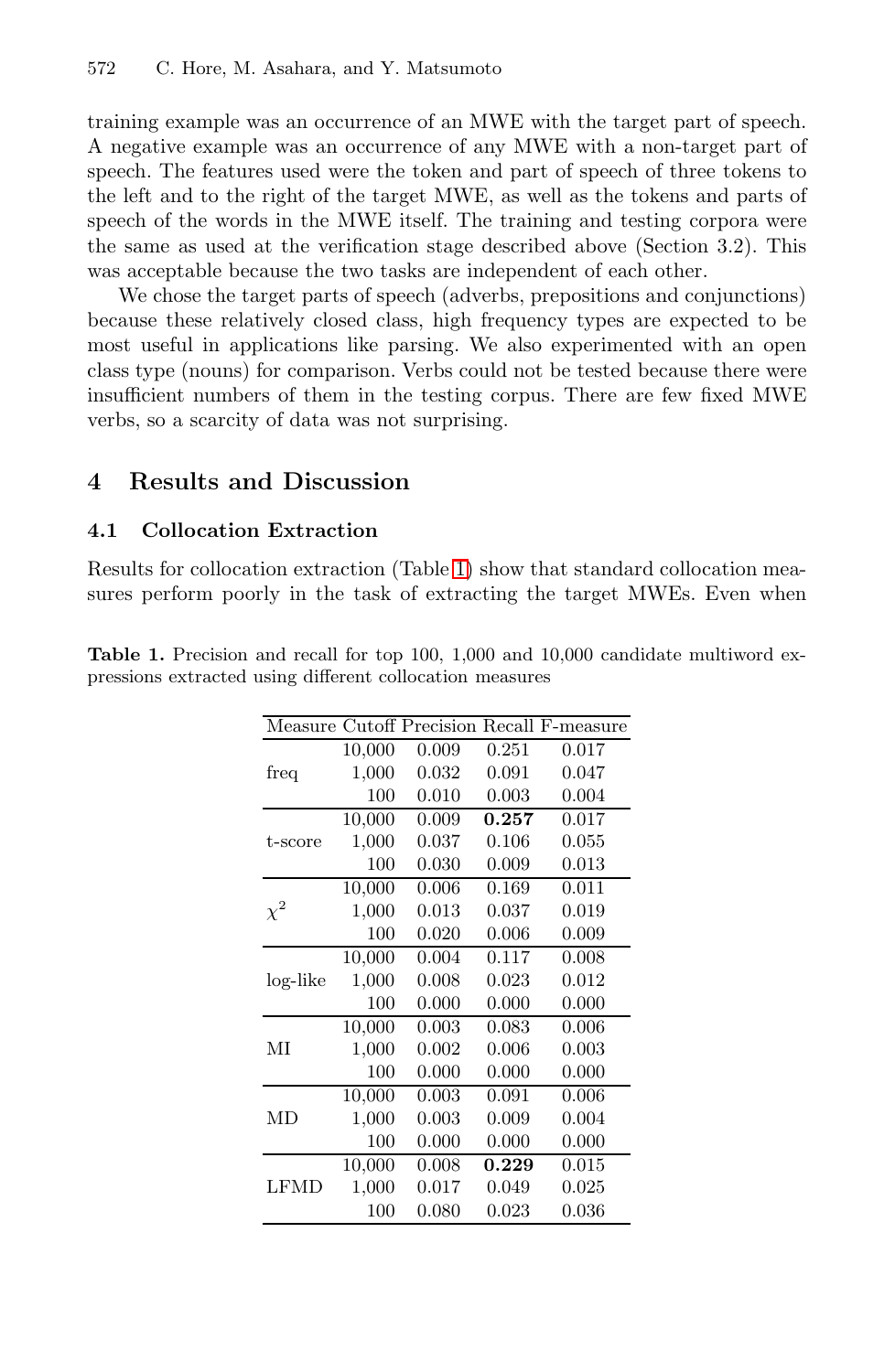calculated based on the top 10,000 candidate collocations, recall is only 26% (using the t-score).

A limitation in our approach to measuring collocation extraction may be partly to blame for the poor results in this task. Our target list consisted of all target MWEs, irrespective of their length. Since the collocations extracted were limited to bigrams, some of these may in fact be only part of a larger MWE in our target list.

Nevertheless, it may be that collocation measures are relatively ineffective at extracting fixed MWEs. Collocation measures are most effective when applied to expressions such as noun compounds. Many of the target MWEs contain high frequency function words such as prepositions, and thus are atypical of the types of expressions for which collocation measures were originally developed.

#### **4.2 Verification**

Verification of candidate MWEs produced better results (Table [2\)](#page-8-0). For example, a classifier trained using one million examples, had precision of 96.56%, and recall of 89.11% giving an F-measure of 92.69.

<span id="page-8-0"></span>**Table 2.** Performance of verifier using models trained on different quantities of data

|      |           | Measure Examples Precision $(\%)$ Recall $(\%)$ F-measure |       |       |
|------|-----------|-----------------------------------------------------------|-------|-------|
| LFMD | 1,000,000 | 96.56                                                     | 89.11 | 92.69 |
|      | 100,000   | 96.35                                                     | 79.87 | 87.34 |
|      | 10,000    | 93.66                                                     | 56.04 | 70.12 |
|      | 1,000     | 92.83                                                     | 11.56 | 20.56 |

Initial review of classification results suggests a number of sources of error. Tagging errors seem to cause many of the false negative results. Proper nouns tend to be tagged as "unclassified words" which is intelligent in as much as it bundles all unusual words the tagger is unsure of together, but it results in incorrect tagging which prevents the classifier identifying true MWEs. Similarly, capitalisation of words in titles results in incorrect tagging of ordinary words as proper nouns. One title in particular Sport in Short occurs multiple times in the corpus, resulting in numerous errors.

False positives seem to be caused by proper nouns (e.g. Kuala Lumpur) and foreign words (e.g. Vive L'Empereur ). Both false positives and false negatives seem to occur often in the context of punctuation, suggesting that this presents a particular difficulty for the classifier.

Interestingly, some false positives are in fact substrings of longer MWEs. Because we focused on bigrams in this paper, MWEs of longer than two tokens were ignored when assessing whether a candidate MWE was a true or false MWE. However, some of these candidate MWEs were in fact substrings of a longer MWE. The classifier may therefore be recognising that a given substring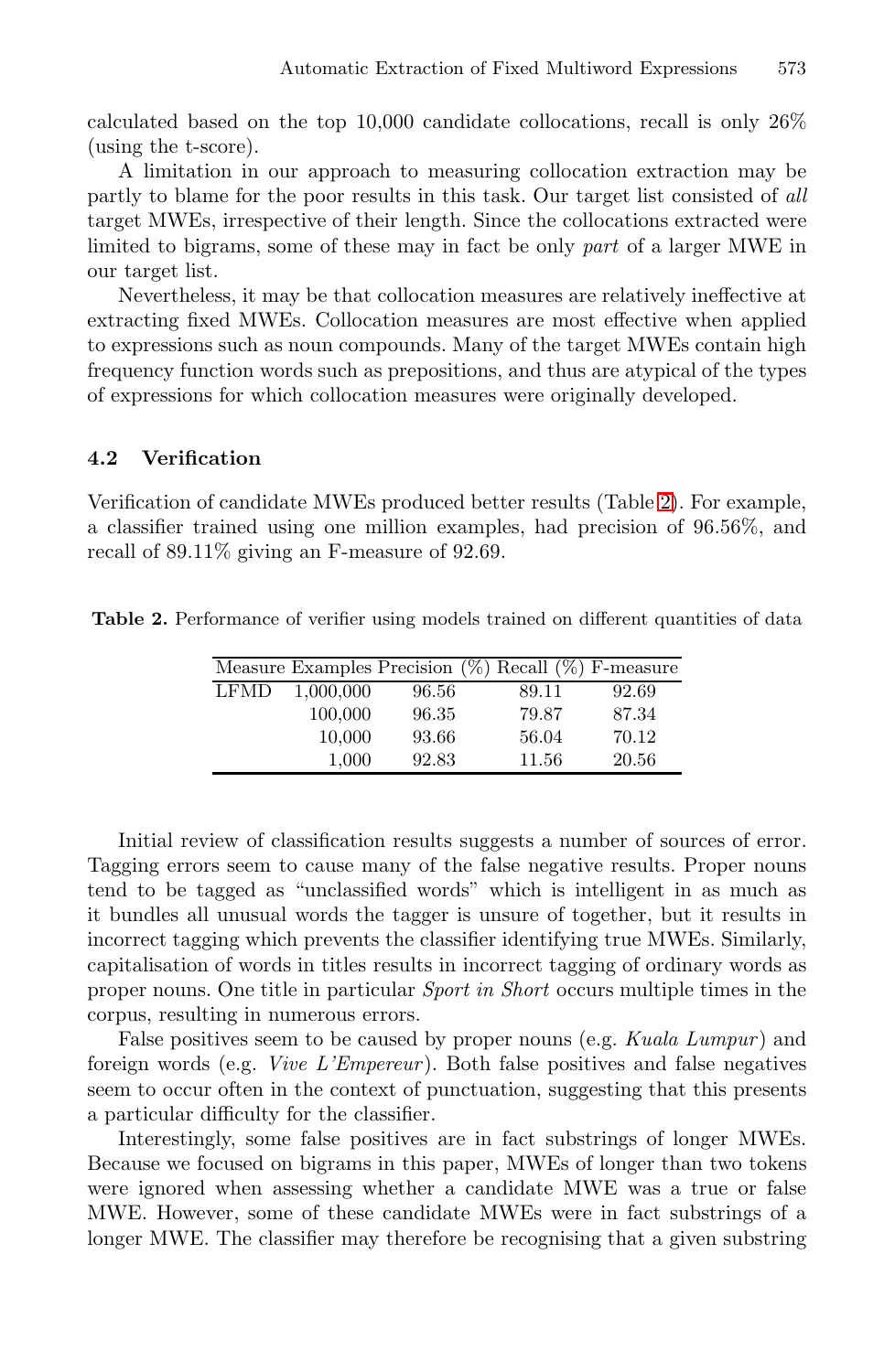occurs in a context typical of MWEs, and is identifying the MWE substring as being a MWE in its own right. A fuller implementation which extracts MWEs longer than two tokens might therefore be expected to eliminate this source of error.

In spite of the occasional error, applying a classifier to the context surrounding a candidate MWE seems to offer an effective means of distinguishing true MWEs from non-MWEs and pseudo-MWEs.

## **4.3 Part of Speech Estimation**

Evaluation of the part of speech classifiers shows them to be an effective means of estimating an MWE's part of speech based on its context of occurrence (Table [3\)](#page-9-0). As we might expect, the classifier for nouns performed best, with near perfect recall and high precision. The conjunctions classifier performed least well with recall in particular being lower than that achieved for other parts of speech. This may reflect a greater variability in the contexts surrounding conjunctive MWEs. Conjunctions often play a discursive role in sentences, so evidence of an expression being a conjunction or not might be found at a higher level of linguistic analysis than the immediate lexical context used in our experiment.

<span id="page-9-0"></span>

| Part of speech Precision $(\%)$ Recall $(\%)$ F-measure |       |       |       |
|---------------------------------------------------------|-------|-------|-------|
| Prepositions                                            | 98.06 | 98.40 | 98.23 |
| Conjunctions                                            | 97.10 | 95.37 | 96.23 |
| Adverbs                                                 | 98.73 | 98.72 | 98.72 |
| Nouns                                                   | 98.88 | 99.25 | 99.07 |

**Table 3.** Part of speech estimation results

## **5 Future Work**

In this work we have focused on bigrams. We hope to generalise our approach, so that MWEs of length greater than two can be extracted and assigned a part of speech.

We plan to evaluate the performance of the BNC models described above on another corpus to determine their flexibility. Specifically, we plan to use a corpus of North American English such as the Penn Treebank, in the hope of demonstrating the models' ability to handle American as well as British English.

We also plan to check the effect on parsing accuracy of using the extracted multiword expressions in the input to a parser such as Collins' [\[9\]](#page-10-9) or Yamada's [\[10\]](#page-10-10).

## **6 Conclusion**

In this research we aimed to identify a method for the automatic extraction and part of speech estimation of fixed MWEs. Knowledge about fixed MWEs has